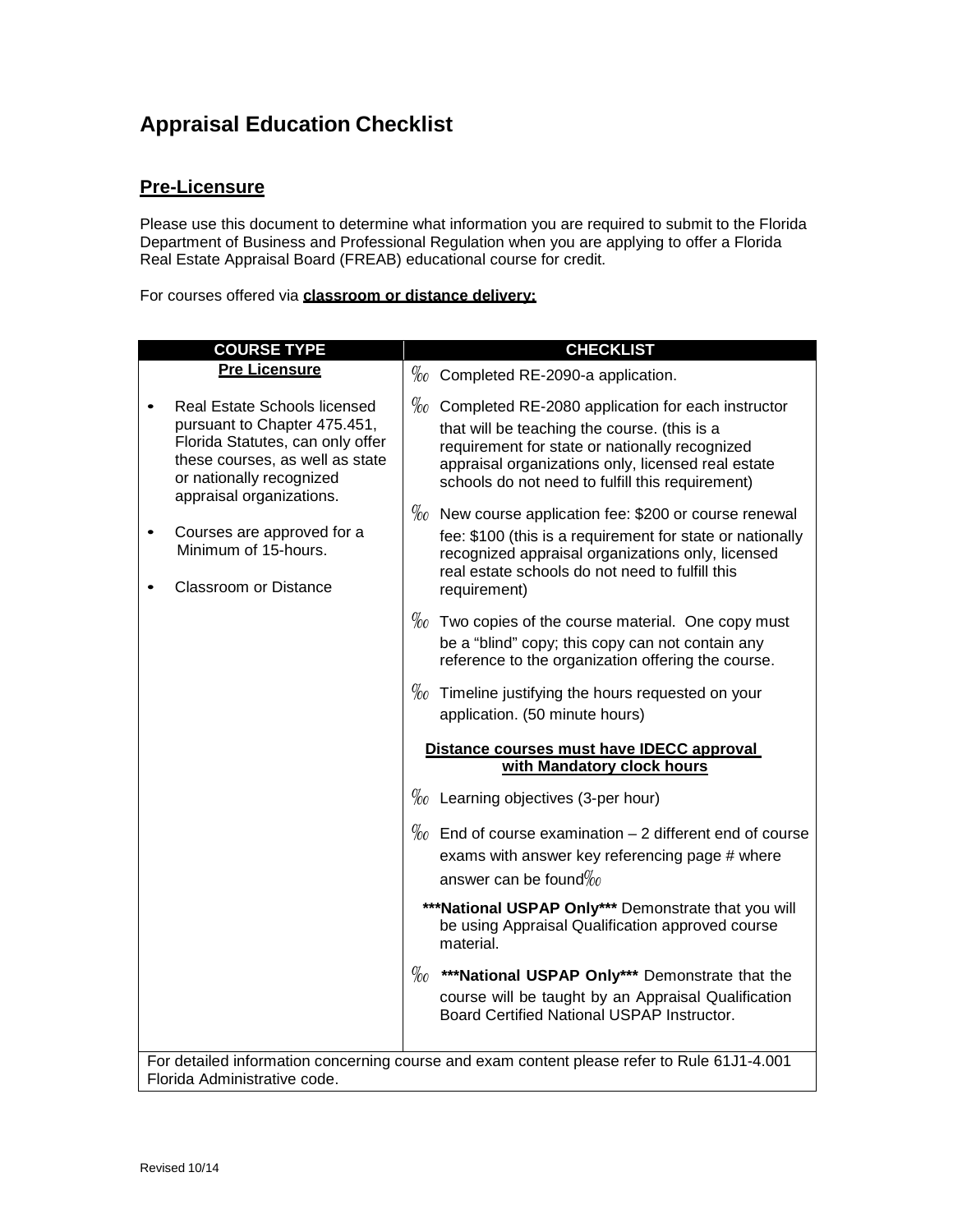## **Appraisal Education Checklist cont.**

#### **Post Licensure**

| <b>COURSE TYPE</b>                                                                                                                                                                          |  | <b>CHECKLIST</b>                                                                                                                                                                                                                                                   |  |  |  |
|---------------------------------------------------------------------------------------------------------------------------------------------------------------------------------------------|--|--------------------------------------------------------------------------------------------------------------------------------------------------------------------------------------------------------------------------------------------------------------------|--|--|--|
| <b>Appraisal Post Licensure</b>                                                                                                                                                             |  | $\%$ Completed RE-2090a application.                                                                                                                                                                                                                               |  |  |  |
| Real Estate Schools licensed<br>pursuant to Chapter 475.451,<br>Florida Statutes, can only offer<br>these courses, as well as state<br>or nationally recognized<br>appraisal organizations. |  | $\%$ Completed RE-2080 application for each instructor<br>that will be teaching the course. (this is a<br>requirement for state or nationally recognized<br>appraisal organizations only, licensed real estate<br>schools do not need to fulfill this requirement) |  |  |  |
| Courses are approved for a<br>Minimum of 15-hours.<br><b>Classroom or Distance</b>                                                                                                          |  | $\%$ New course application fee: \$200 or course renewal<br>fee: \$100 (this is a requirement for state or nationally<br>recognized appraisal organizations only, licensed<br>real estate schools do not need to fulfill this<br>requirement)                      |  |  |  |
|                                                                                                                                                                                             |  | $\%$ Two copies of the course material. One copy must<br>be a "blind" copy; this copy can not contain any<br>reference to the organization offering the course.                                                                                                    |  |  |  |
|                                                                                                                                                                                             |  | $\%$ Timeline justifying the hours requested on your<br>application. (50 minute hours)                                                                                                                                                                             |  |  |  |
|                                                                                                                                                                                             |  | Distance Qualifying courses must have IDECC                                                                                                                                                                                                                        |  |  |  |
|                                                                                                                                                                                             |  | approval with Mandatory clock hours<br>$\%$ Learning objectives (3-per hour)                                                                                                                                                                                       |  |  |  |
|                                                                                                                                                                                             |  | $\%$ End of course examination– 2 different end of course<br>exams with answer key referencing page # where<br>answer can be found $\%$                                                                                                                            |  |  |  |
|                                                                                                                                                                                             |  | *** National USPAP Only*** Demonstrate that you will<br>be using Appraisal Qualification approved course<br>material.                                                                                                                                              |  |  |  |
|                                                                                                                                                                                             |  | $\%$ <sup>***</sup> National USPAP Only*** Demonstrate that the<br>course will be taught by an Appraisal Qualification<br>Board Certified National USPAP Instructor.                                                                                               |  |  |  |
| For detailed information concerning course and exam content please refer to Rule 61J1-4.009                                                                                                 |  |                                                                                                                                                                                                                                                                    |  |  |  |

Florida Administrative code.